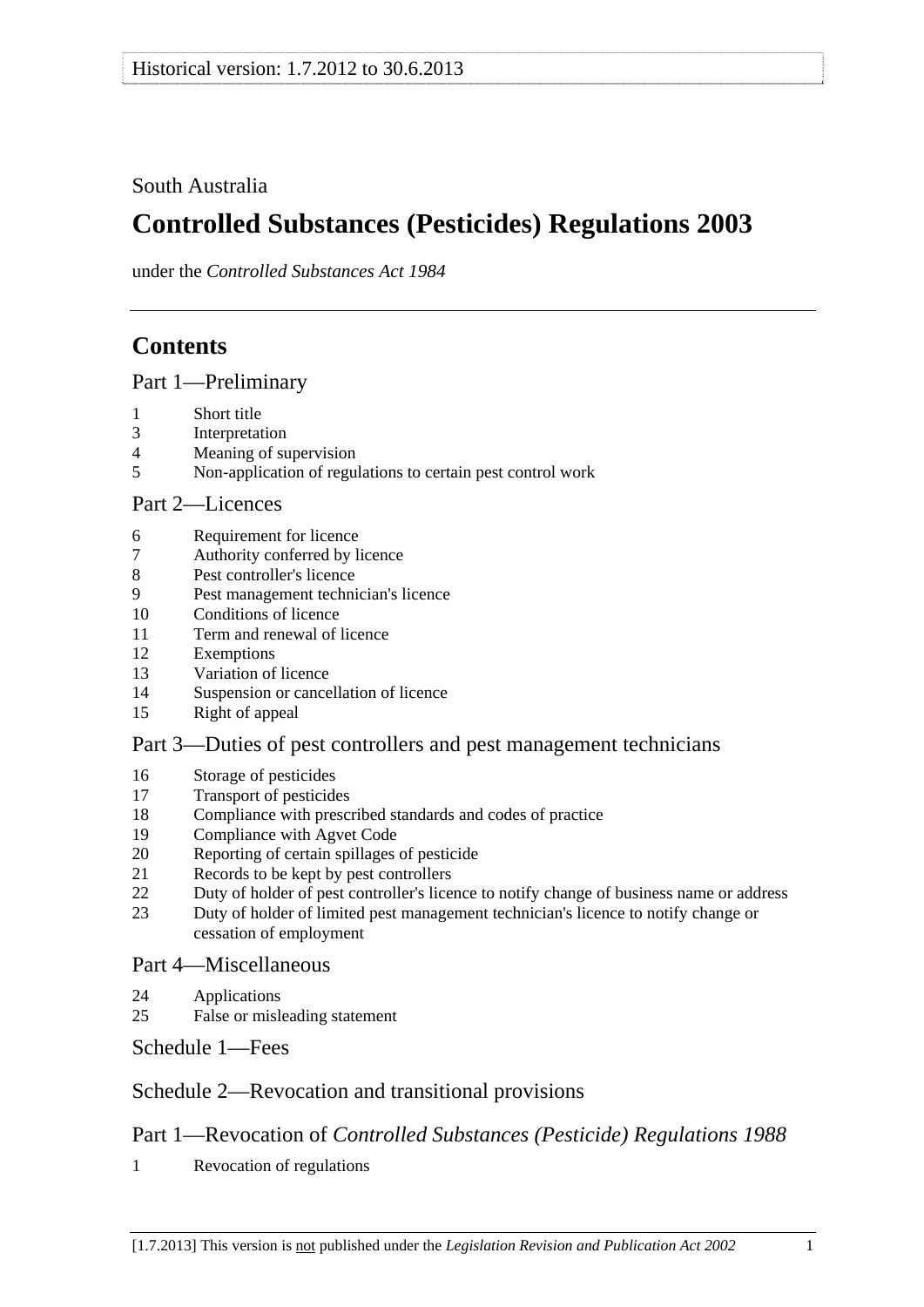#### <span id="page-1-0"></span>[Part 2—Transitional provisions](#page-0-0)

- [2 Interpretation](#page-14-0)
- [3 Continuation of licences](#page-14-0)
- [4 Continuation of exemptions](#page-14-0)

[Legislative history](#page-15-0) 

# **Part 1—Preliminary**

#### **1—Short title**

These regulations may be cited as the *Controlled Substances (Pesticides) Regulations 2003*.

## **3—Interpretation**

In these regulations, unless the contrary intention appears—

*Act* means the *[Controlled Substances Act 1984](http://www.legislation.sa.gov.au/index.aspx?action=legref&type=act&legtitle=Controlled%20Substances%20Act%201984)*;

*Agvet Code* means the *Agvet Code of South Australia* (see section 5 of the *[Agricultural and Veterinary Chemicals \(South Australia\) Act 1994](http://www.legislation.sa.gov.au/index.aspx?action=legref&type=act&legtitle=Agricultural%20and%20Veterinary%20Chemicals%20(South%20Australia)%20Act%201994)*);

*approved label* has the meaning given by the Agvet Code;

*director*, in relation to a body corporate, has the same meaning as in the *Corporations Act 2001* of the Commonwealth;

*disposal*, in relation to pesticide, means—

- (a) disposal of unused pesticide; or
- (b) disposal of a container that has been used to hold pesticide;

*employ* includes engage under a contract for services;

*licensing authority* means the person or body designated from time to time by the Minister by instrument in writing as the licensing authority for the purposes of these regulations;

*Part 7 permit* means a permit under Part 7 of the Agvet Code;

*pest* has the meaning given by the Agvet Code;

*pest control business* means a business in which pest control work is performed for another for fee or reward;

*pest controller* means a person who carries on a pest control business;

*pest control work* means using a pesticide to—

- (a) kill, stupefy or repel a pest; or
- (b) inhibit the feeding of a pest; or
- (c) modify the physiology of a pest to alter its natural development or reproductive capacity,

and includes measuring, mixing, weighing or otherwise preparing a pesticide for such use;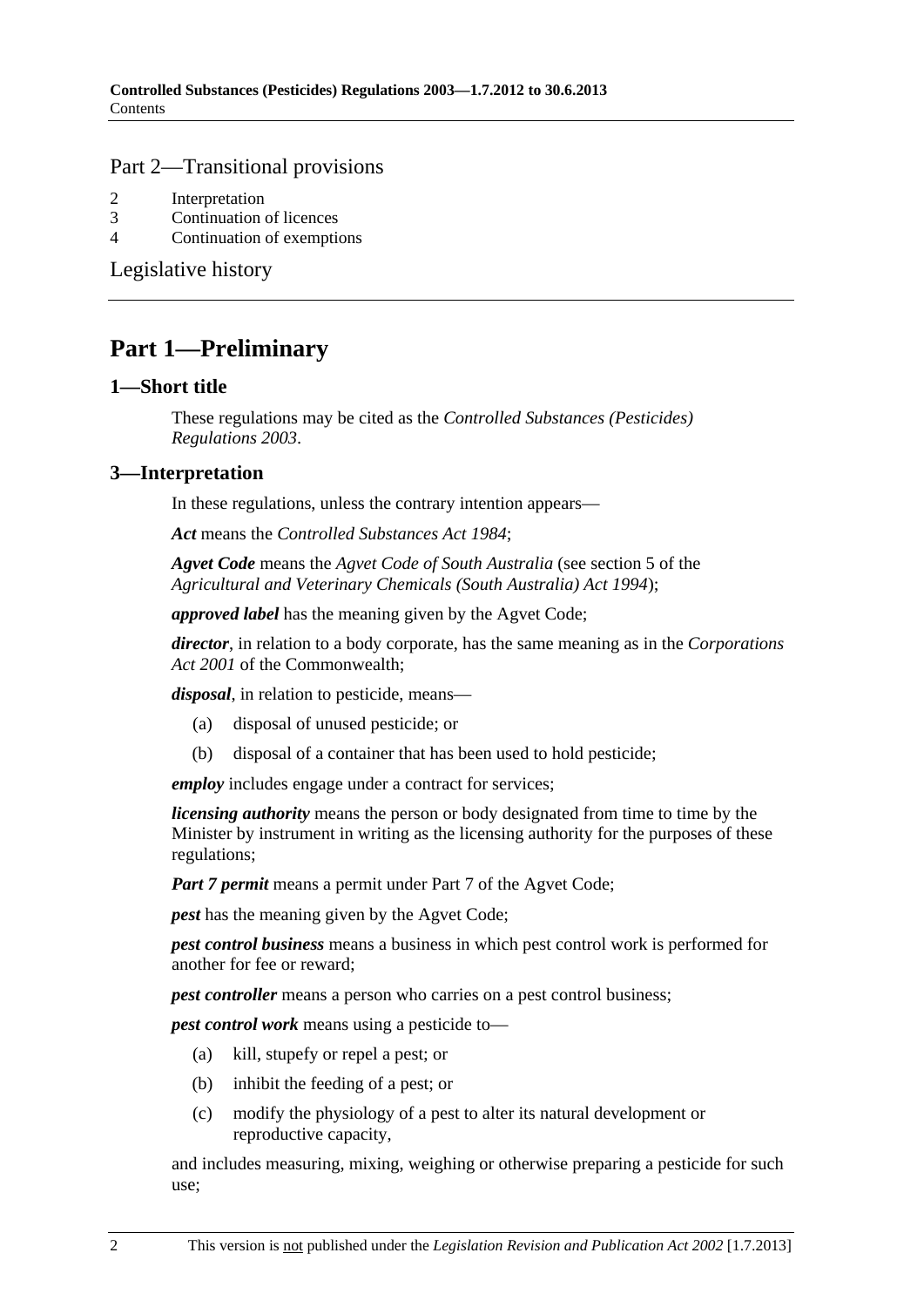<span id="page-2-0"></span>*pesticide* means a substance or preparation that—

- (a) contains any proportion of a poison listed in schedule 5, schedule 6 or schedule 7 of the *Uniform Poisons Standard*, as defined in, modified by and incorporated into, the *[Controlled Substances \(Poisons\) Regulations 1996](http://www.legislation.sa.gov.au/index.aspx?action=legref&type=subordleg&legtitle=Controlled%20Substances%20(Poisons)%20Regulations%201996)*; and
- (b) is authorised under the Agvet Code for use for pest control work;

*pest management technician* means a person who personally performs pest control work in the course of a pest control business;

*pest management technician's licence* means a full pest management technician's licence or a limited pest management technician's licence.

### **4—Meaning of supervision**

- (1) For the purposes of these regulations, pest control work is performed by a person under the supervision of another (the *supervisor*) if and only if—
	- (a) the pest control work is of a kind that the supervisor is licensed to perform; and
	- (b) the pesticides used in the pest control work are of a kind that the supervisor is licensed to use; and
	- (c) subject to [subregulation \(2\),](#page-2-0) the supervisor is present within sight and sound of the person while the person is performing the work and is available—
		- (i) to advise or assist the person in the performance of the work; or
		- (ii) to intervene in the performance of the work,

as may be necessary in the circumstances of the case.

 (2) If, on application made by a pest controller who employs a person to perform pest control work under the supervision of another, the licensing authority determines that the competence of the person to perform pest control work is such that the level of supervision required by subregulation  $(1)(c)$  is unnecessary, that subregulation does not apply but instead the supervisor must be contactable in a manner approved by the licensing authority to provide advice or instruction to the person performing the pest control work, if necessary, while the person is performing the work.

### **5—Non-application of regulations to certain pest control work**

These regulations do not apply in relation to pest control work consisting only of—

- (a) the application of glyphosate by means of—
	- (i) hand-held equipment with a tank having a maximum capacity of 15 litres or less; or
	- (ii) a brush or similar implement; or
- (b) measuring, mixing, weighing or otherwise preparing glyphosate for application by such means.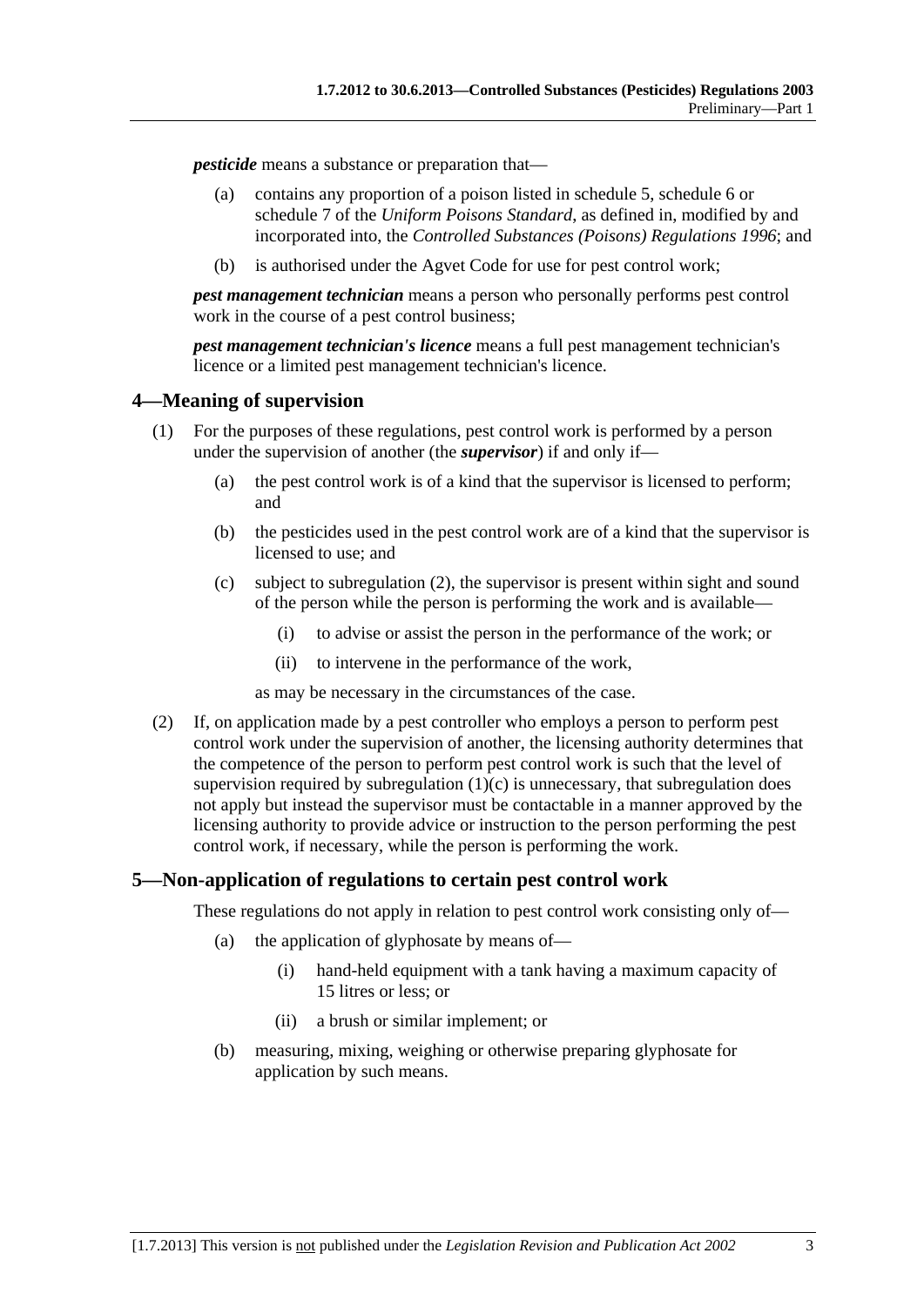# <span id="page-3-0"></span>**Part 2—Licences**

### **6—Requirement for licence**

- (1) A person must not carry on a pest control business except as authorised by—
	- (a) a pest controller's licence under these regulations; or
	- (b) a commercial operator's licence issued under the *Agricultural and Veterinary Chemicals (Control of Use) Act 1995* of Tasmania as amended from time to time, or under an Act substituted for that Act; or
	- (c) registration as a commercial pesticide firm under the *Health Act 1911* of Western Australia as amended from time to time, or under an Act substituted for that Act.

Maximum penalty: \$5 000.

Expiation fee: \$315.

 (2) A person must not perform pest control work in the course of a pest control business except as authorised by a pest management technician's licence under these regulations.

Maximum penalty: \$5 000.

Expiation fee: \$315.

 (3) A person who carries on a pest control business must ensure that no person performs pest control work in the course of that business except as authorised by a pest management technician's licence under these regulations.

Maximum penalty: \$5 000.

Expiation fee: \$315.

### **7—Authority conferred by licence**

Subject to these regulations—

- (a) a pest controller's licence authorises the holder of the licence to carry on a pest control business in which pest control work of a kind specified in the licence using pesticides of a kind specified in the licence may be performed by the holder of a pest management technician's licence authorising pest control work of that kind by the use of pesticides of that kind;
- (b) a full pest management technicians's licence authorises the holder of the licence to perform pest control work of a kind specified in the licence using pesticides of a kind specified in the licence;
- (c) a limited pest management technician's licence authorises the holder of the licence to perform pest control work of a kind specified in the licence using pesticides of a kind specified in the licence under the supervision of the holder of a full pest management technician's licence.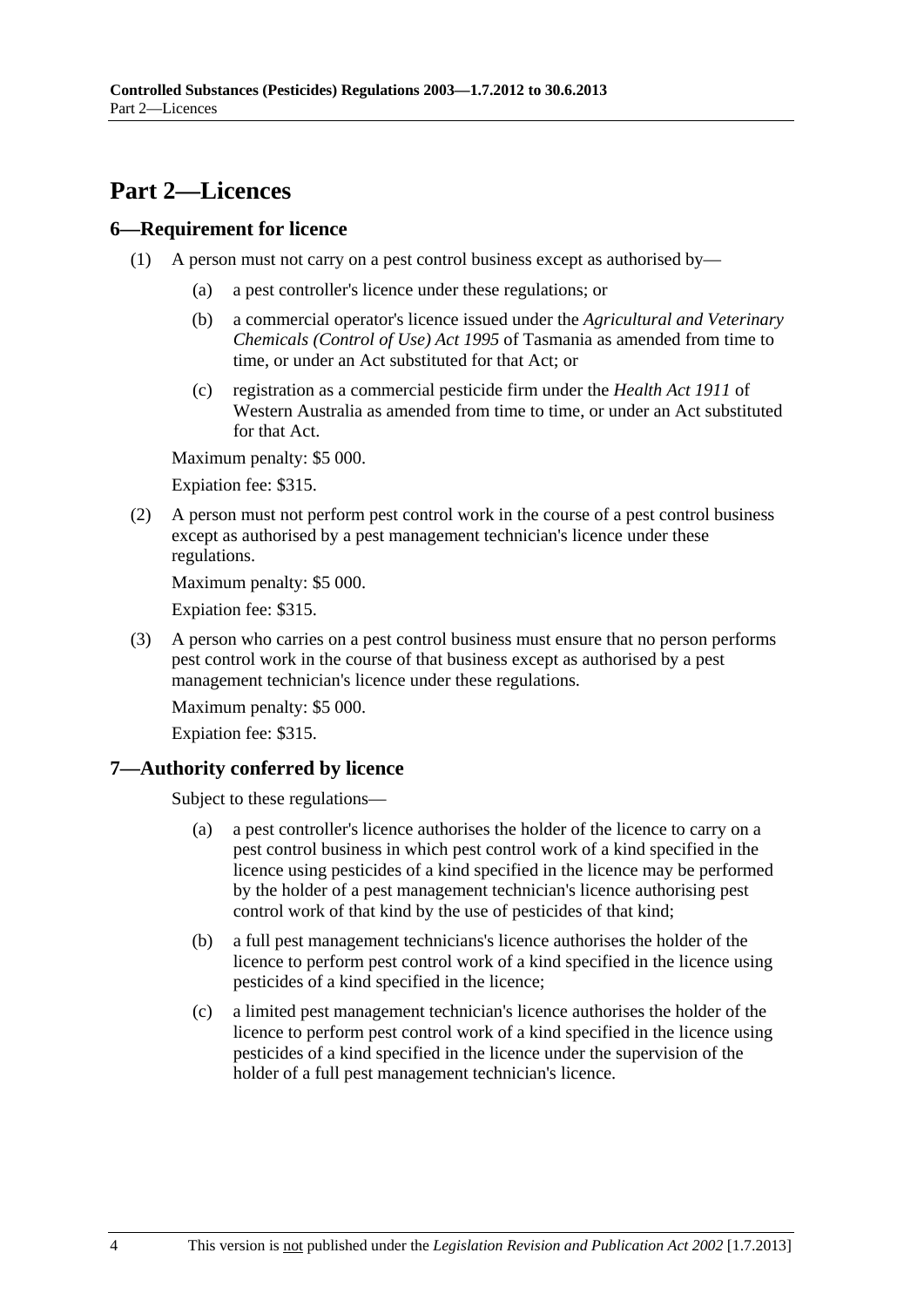### <span id="page-4-0"></span>**8—Pest controller's licence**

- (1) The licensing authority may grant an application for a pest controller's licence if satisfied—
	- (a) that the applicant—
		- (i) holds a full pest management technician's licence; or
		- (ii) employs a person who holds such a licence,

authorising the holder to perform pest control work of the kind, by the use of pesticides of the kind, for which the pest controller's licence is sought; and

- (b) that the applicant, or a person employed by the applicant, has an adequate knowledge of the requirements of these regulations and of the practices that should be followed in the conduct of a pest control business; and
- (c) that the applicant has appropriate equipment to perform pest control work of the kind for which the pest controller's licence is sought; and
- $(d)$  that—
	- (i) in the case of an application by a natural person—the applicant is otherwise a fit and proper person to hold a pest controller's licence; or
	- (ii) in the case of an application by a body corporate—each director of the body corporate is a fit and proper person to be the director of a body corporate that holds a pest controller's licence.
- (2) A pest controller's licence is subject to the following conditions:
	- (a) a condition that the holder of the licence will maintain any premises and equipment used for the purposes of the holder's pest control business in a clean, efficient and safe working condition;
	- (b) a condition that the holder of the licence will ensure that any pesticide, while handled or used in the course of the holder's pest control business, is under the direct control of the holder of a pest management technician's licence;
	- (c) a condition that the holder of the licence will ensure that any unused pesticide or any container used to hold a pesticide in the course of the pest controller's business is disposed of in a manner not likely to endanger the health of any person.

#### **9—Pest management technician's licence**

- (1) The licensing authority may grant an application for a full pest management technician's licence if satisfied that the applicant—
	- (a) has qualifications that the licensing authority considers appropriate having regard to the kind of pest control work for which the licence is sought; and
	- (b) is medically fit to perform pest control work of the kind for which the licence is sought; and
	- (c) is otherwise a fit and proper person to hold a pest management technician's licence.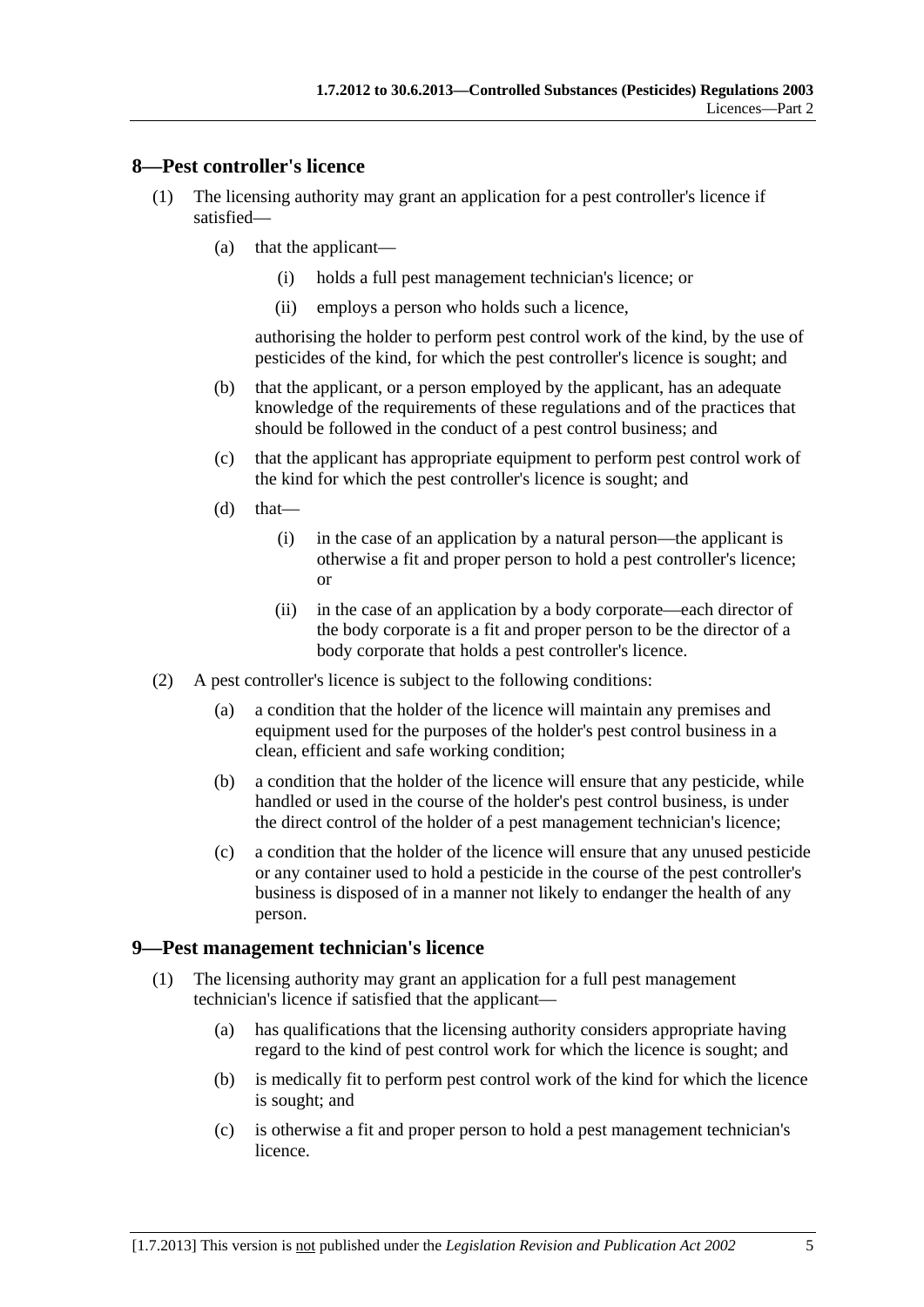- (2) A person who does not have the qualifications required for the grant of a full pest management technician's licence may apply to the licensing authority for a limited pest management technician's licence.
- (3) The licensing authority may grant an application for a limited pest management technician's licence if—
	- (a) the applicant gives to the licensing authority an undertaking that the applicant will, as soon as practicable after the grant of the licence, commence an appropriate course of instruction or training approved by the licensing authority to obtain the qualifications required for the grant of a full pest management technician's licence; and
	- (b) the licensing authority is satisfied that the applicant—
		- (i) is employed by a pest controller to perform pest control work under the supervision of the holder of a full pest management technician's licence; and
		- (ii) is medically fit to perform pest control work of the kind for which the licence is sought; and
		- (iii) is otherwise a fit and proper person to be licensed as a pest management technician.
- (4) A full pest management technician's licence or limited pest management technician's licence is subject to the following conditions:
	- (a) a condition that the holder of the licence will, while using pesticides, wear protective clothing sufficient to prevent contamination of the holder;
	- (b) a condition that the holder of the licence will keep suitable first aid materials available where pesticides are being used by the holder;
	- (c) a condition that the holder of the licence will not handle or use pesticides in a manner dangerous to the health of any person;
	- (d) a condition that the holder of the licence will dispose of any unused pesticide or any container used to hold a pesticide in a manner not likely to endanger the health of any person;
	- (e) a condition that the holder of the licence will, if a spillage of pesticides occurs, clean and decontaminate the area in which the spillage occurred in a manner approved by the licensing authority;
	- (f) a condition that the holder of the licence will submit to such medical examinations as the licensing authority considers necessary to monitor exposure of the holder to pesticides;
	- (g) a condition that the holder of the licence will submit to such assessments as the licensing authority considers necessary to ensure that the holder maintains an adequate knowledge of pest control work and pesticides of the kind authorised by the licence.
- (5) A limited pest management technician's licence is subject to a condition that the holder of the licence will not make recommendations or give advice to any person concerning the use of pesticides.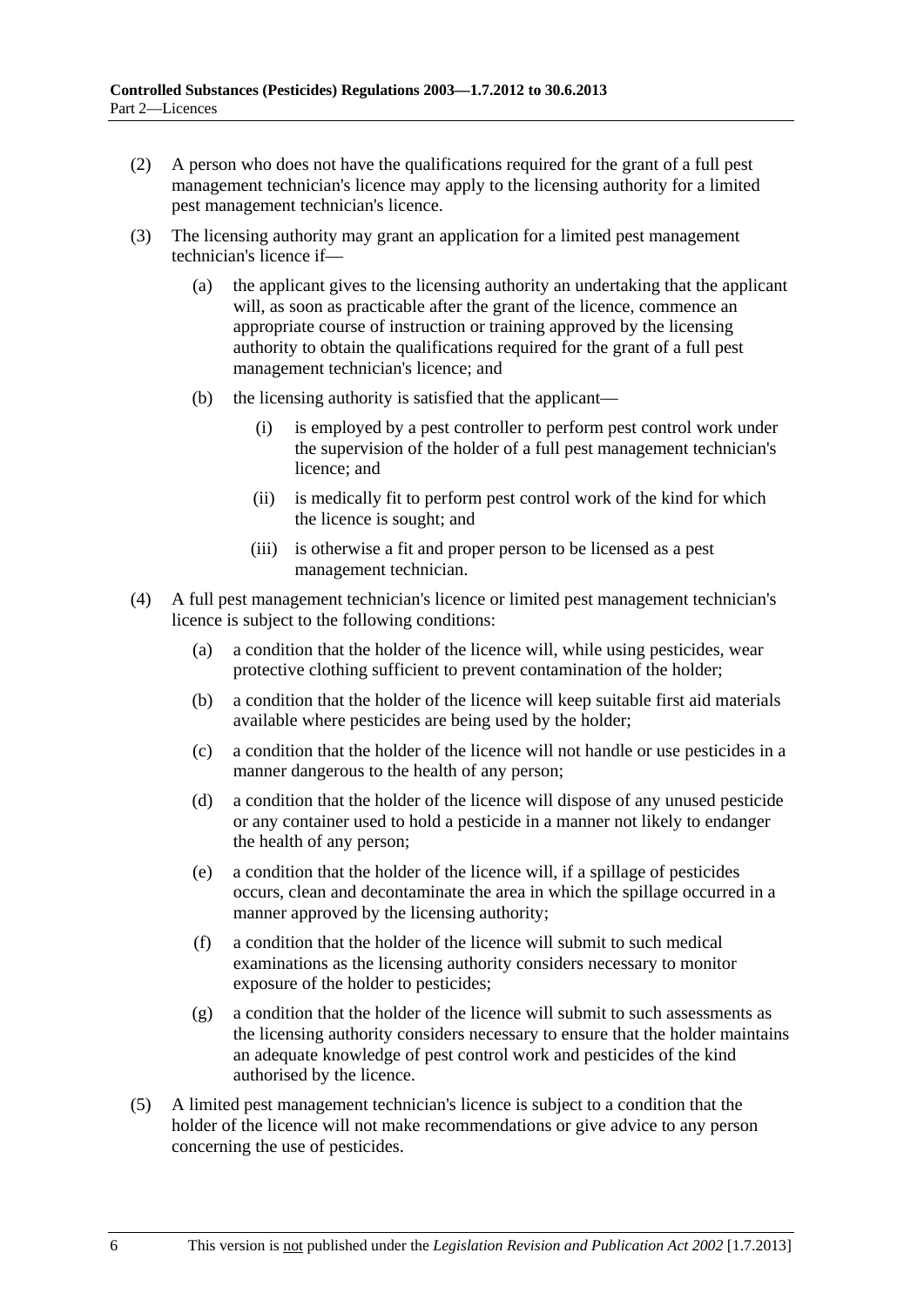<span id="page-6-0"></span> (6) An application for a pest management technician's licence cannot be made except by, or on behalf of, a natural person.

## **10—Conditions of licence**

- (1) A licence under these regulations is subject to—
	- (a) such conditions as are imposed by these regulations; and
	- (b) such other conditions as the licensing authority thinks fit to impose and specifies in the licence or by notice in writing given personally or by post to the holder of the licence.
- (2) The holder of a licence under these regulations must not contravene or fail to comply with a condition of the licence.

Maximum penalty: \$5 000.

Expiation fee: \$315.

#### **11—Term and renewal of licence**

- (1) The term of a pest controller's licence or full pest management technician's licence is 1 year or 3 years at the option of the applicant, and such a licence may, on application made to the licensing authority before the expiry of the licence, be renewed for successive terms of 1 year or 3 years, at the option of the applicant.
- (2) A limited pest management technician's licence expires—
	- (a) on the first anniversary of the date of its grant; or
	- (b) in the case of a licence that has been renewed—
		- (i) on the first anniversary of the date of its renewal; or
		- (ii) if the licensing authority has extended the term of the licence—at the end of the period of extension.
- (3) The licensing authority may, on application made by the holder of a limited pest management technician's licence before the expiry of the licence, extend the term of the licence for a period not exceeding 6 months if, in the opinion of the licensing authority, it is fair in the circumstances of the particular case to allow the holder of the licence further time to do whatever is necessary for the holder to qualify for the grant of a full pest management technician's licence.
- (4) A limited pest management technician's licence may be renewed once by the licensing authority on application made before the expiry of the licence.

#### **12—Exemptions**

- (1) The licensing authority may exempt a person from the obligation to hold a licence under these regulations on such conditions as the licensing authority thinks fit.
- (2) The licensing authority may, by notice in writing given personally or by post to a person granted an exemption under this regulation, vary or revoke the exemption.
- (3) The licensing authority must not grant or vary an exemption unless satisfied that pest control work performed in compliance with the conditions of the exemption as granted or varied will not entail any significant risk to public health or the environment.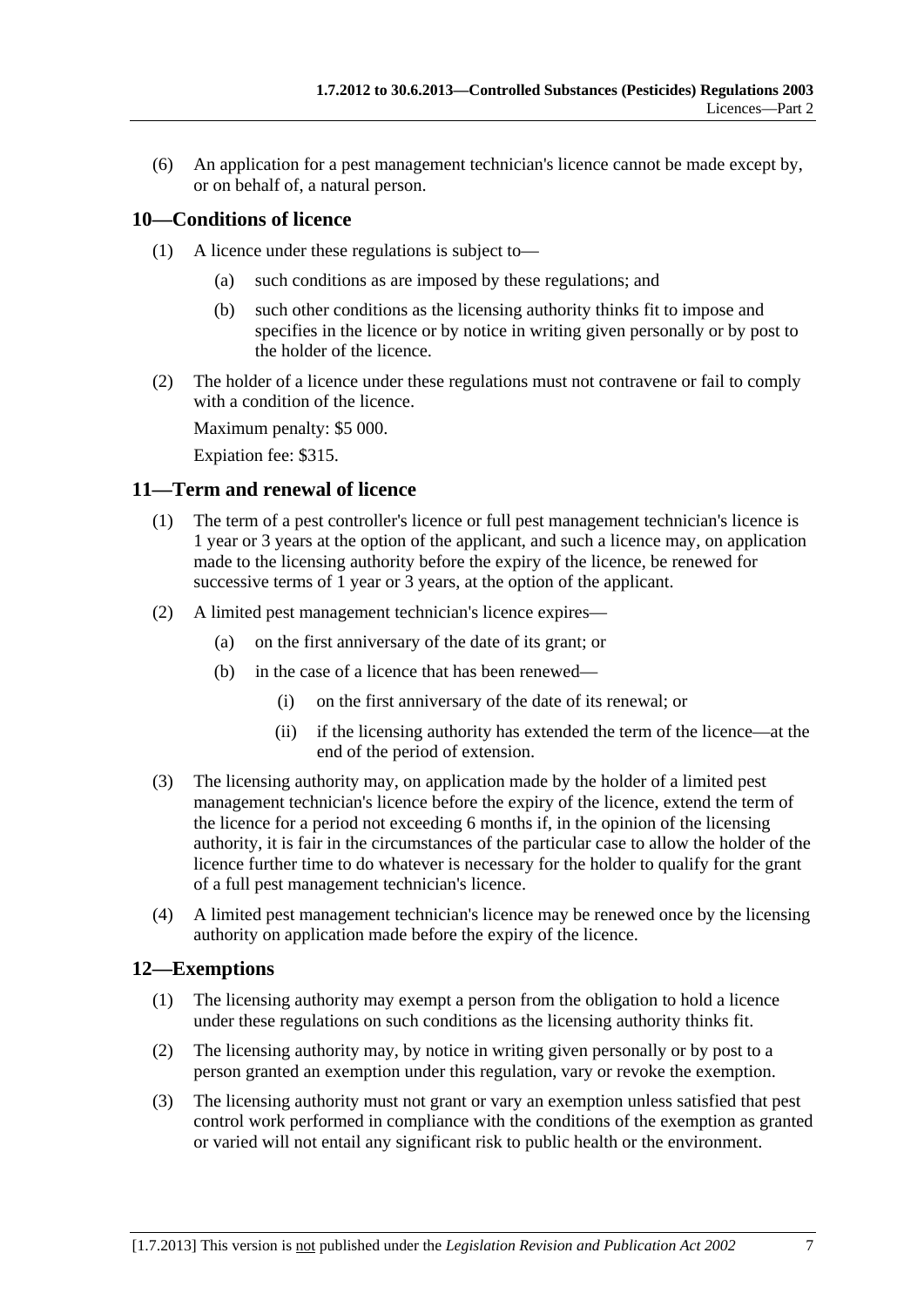<span id="page-7-0"></span> (4) A person who contravenes, or fails to comply with, a condition of an exemption under this regulation is guilty of an offence.

Maximum penalty: \$5 000.

Expiation fee: \$315.

#### **13—Variation of licence**

- (1) The licensing authority may, by notice in writing given personally or by post to the holder of a licence under these regulations—
	- (a) vary the licence to extend or limit the kind of pest control work authorised by, or the kind of pesticides that may be used pursuant to, the licence; or
	- (b) vary or revoke a condition of the licence imposed by the licensing authority, or impose a further condition on the licence.
- (2) The powers conferred by [subregulation \(1\)](#page-7-0) may be exercised—
	- (a) on the application of the holder of the licence; or
	- (b) if the licensing authority is of the opinion that there are proper reasons for doing so.

#### **14—Suspension or cancellation of licence**

The licensing authority may, by notice in writing given personally or by post to the holder of a licence under these regulations, suspend or cancel the licence if satisfied—

- (a) that the holder made a false statement or furnished false information in applying for the grant, renewal or variation of the licence; or
- (b) that the holder has been found guilty of an offence against the Act or these regulations or any other law relating to pesticides (including a law of another State or a Territory); or
- $(c)$  that—
	- (i) in the case of a licence held by a natural person—
		- (A) the holder's health will be seriously endangered if he or she continues to perform pest control work of the kind authorised by the licence; or
		- (B) the holder is no longer competent to perform pest control work of the kind authorised by the licence; or
		- (C) the holder is for any other reason no longer a fit and proper person to hold the licence; or
	- (ii) in the case of a pest controller's licence held by a body corporate—a director of the body corporate is no longer a fit and proper person to be the director of a body corporate that holds a pest controller's licence.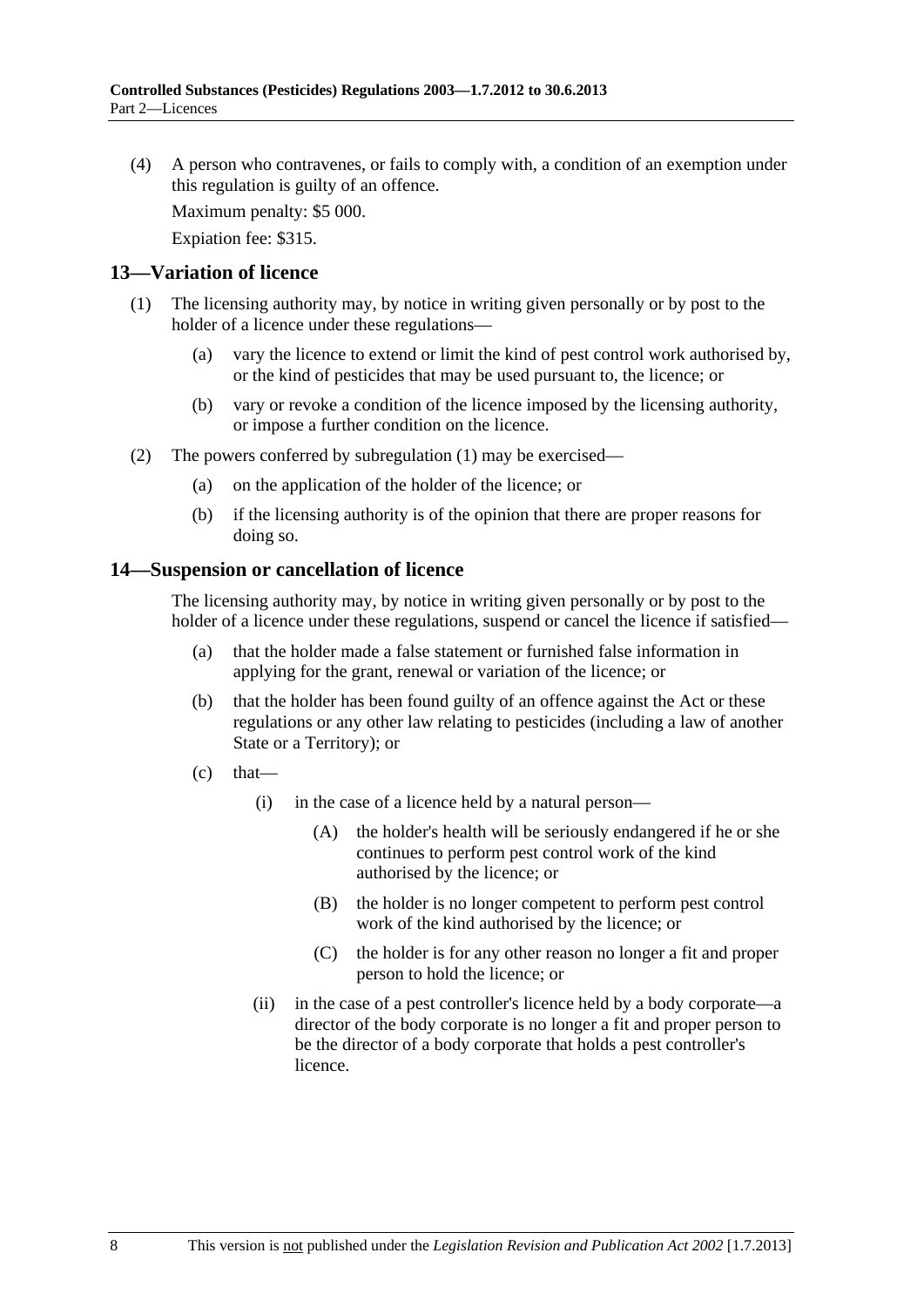## <span id="page-8-0"></span>**15—Right of appeal**

- (1) The following appeals may be made to the Administrative and Disciplinary Division of the District Court:
	- (a) an applicant for a licence under these regulations may appeal against a decision of the licensing authority—
		- (i) to refuse to grant the licence; or
		- (ii) to impose particular conditions on the licence;
	- (b) a person who holds or formerly held a licence under these regulations may appeal against a decision of the licensing authority—
		- (i) to suspend or cancel the licence; or
		- (ii) to vary the licence; or
		- (iii) to impose or vary particular conditions on the licence.
- (2) Subject to this regulation, an appeal must be instituted within 1 month of the making of the decision appealed against.
- (3) The licensing authority must, on application by a person seeking to appeal a decision of the licensing authority, state in writing the reasons for the decision.
- (4) If the reasons of the licensing authority are not given in writing at the time of making a decision and the person affected by the decision, within 1 month of the making of the decision, requires the licensing authority to state the reasons in writing, the time for instituting an appeal runs from the time when the person receives the written statement of those reasons.

# **Part 3—Duties of pest controllers and pest management technicians**

### **16—Storage of pesticides**

- (1) A pest controller must ensure that a pesticide stored in the course of the pest controller's business is kept in a prescribed container that—
	- (a) is kept securely closed; and
	- (b) is housed in a structure that—
		- (i) is roofed; and
		- (ii) has a floor impervious to water; and
		- (iii) is adequately ventilated; and
		- (iv) is locked when unattended; and
		- (v) has an adequate supply of water available to wash any spillage of pesticide that may occur; and
		- (vi) is so situated or constructed that a spillage of pesticide cannot drain into a water supply or watercourse or soak into the soil.

Maximum penalty: \$2 500.

Expiation fee: \$210.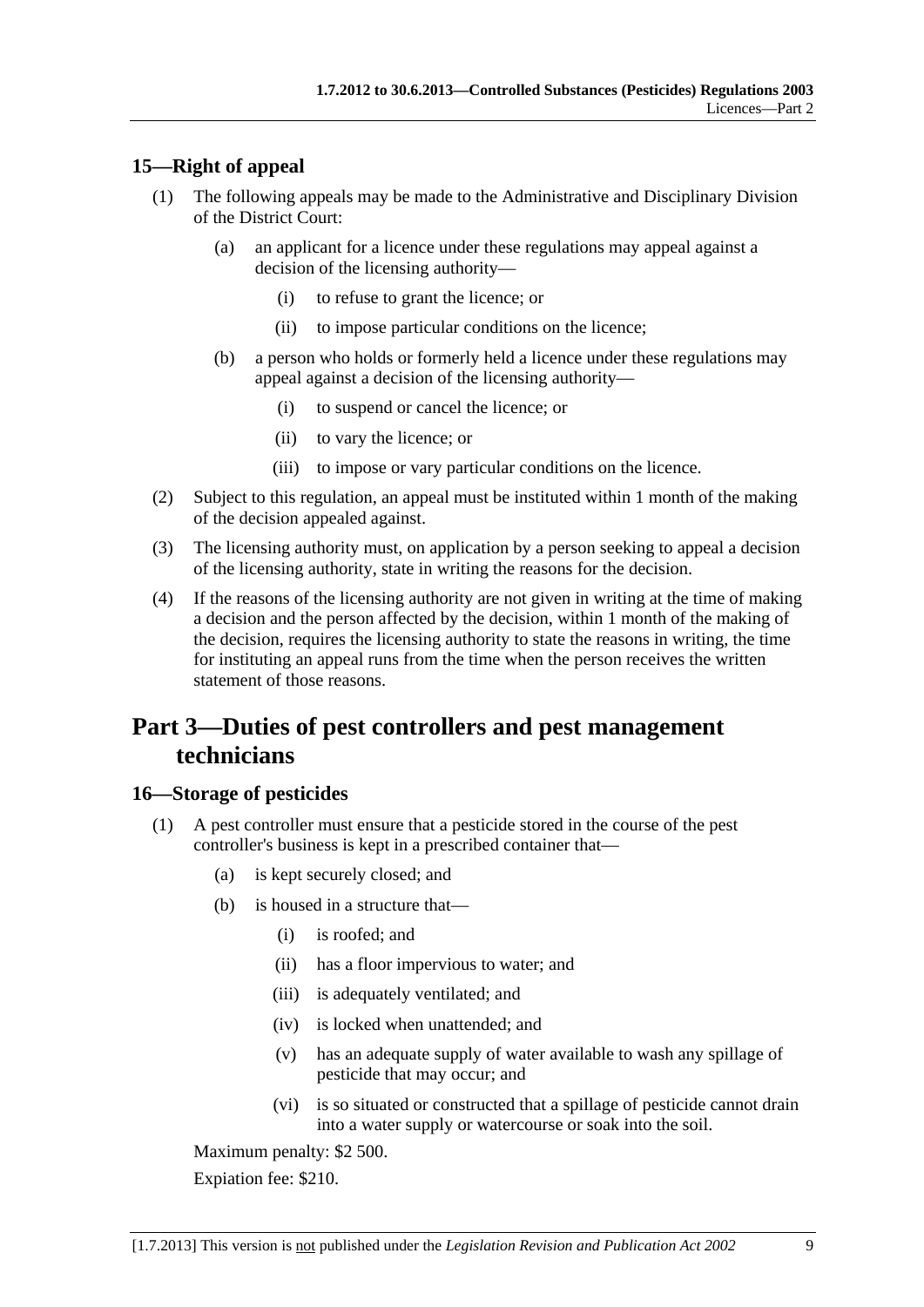<span id="page-9-0"></span>(2) In this regulation—

*prescribed container* means—

- (a) a container that bears an approved label; or
- (b) a container of a kind approved by the licensing authority for the purposes of this regulation.

### **17—Transport of pesticides**

- (1) A pest controller must ensure that the following provisions are complied with in relation to the transport of a pesticide in the course of the pest controller's business:
	- (a) the pesticide must be transported in a securely closed container that—
		- (i) in the case of a pesticide registered under the Agvet Code—bears the approved label for containers of that pesticide; or
		- (ii) in the case of a pesticide that is not registered under the Agvet Code but is the subject of a Part 7 permit—bears a label that contains adequate instructions relating to the matters referred to in section 14(3)(g) of the Agvet Code;
	- (b) the pesticide must not be left in an unattended vehicle unless the vehicle has an enclosed storage facility that forms part of or is securely fixed to the structure of the vehicle and the pesticide is kept securely locked in that storage facility;
	- (c) the driving compartment of the vehicle used to transport the pesticide must be separated from the pesticide storage area by a gas-tight barrier.

Maximum penalty: \$2 500.

Expiation fee: \$210.

- (2) [Subregulation \(1\)\(a\)](#page-8-0) does not apply if pesticide is transported in a securely closed spray tank that—
	- (a) forms part of or is securely fixed to the structure of the vehicle being used to transport the pesticide; and
	- (b) is prominently marked with—
		- (i) the word "CAUTION" or "POISON" or any other warning approved by the licensing authority; and
		- (ii) the name of the pesticide.

#### **18—Compliance with prescribed standards and codes of practice**

 (1) A pest controller must ensure that the requirements of the prescribed standards and codes of practice are complied with in relation to pest control work carried out in the course of the pest controller's business.

Maximum penalty: \$5 000.

Expiation fee: \$315.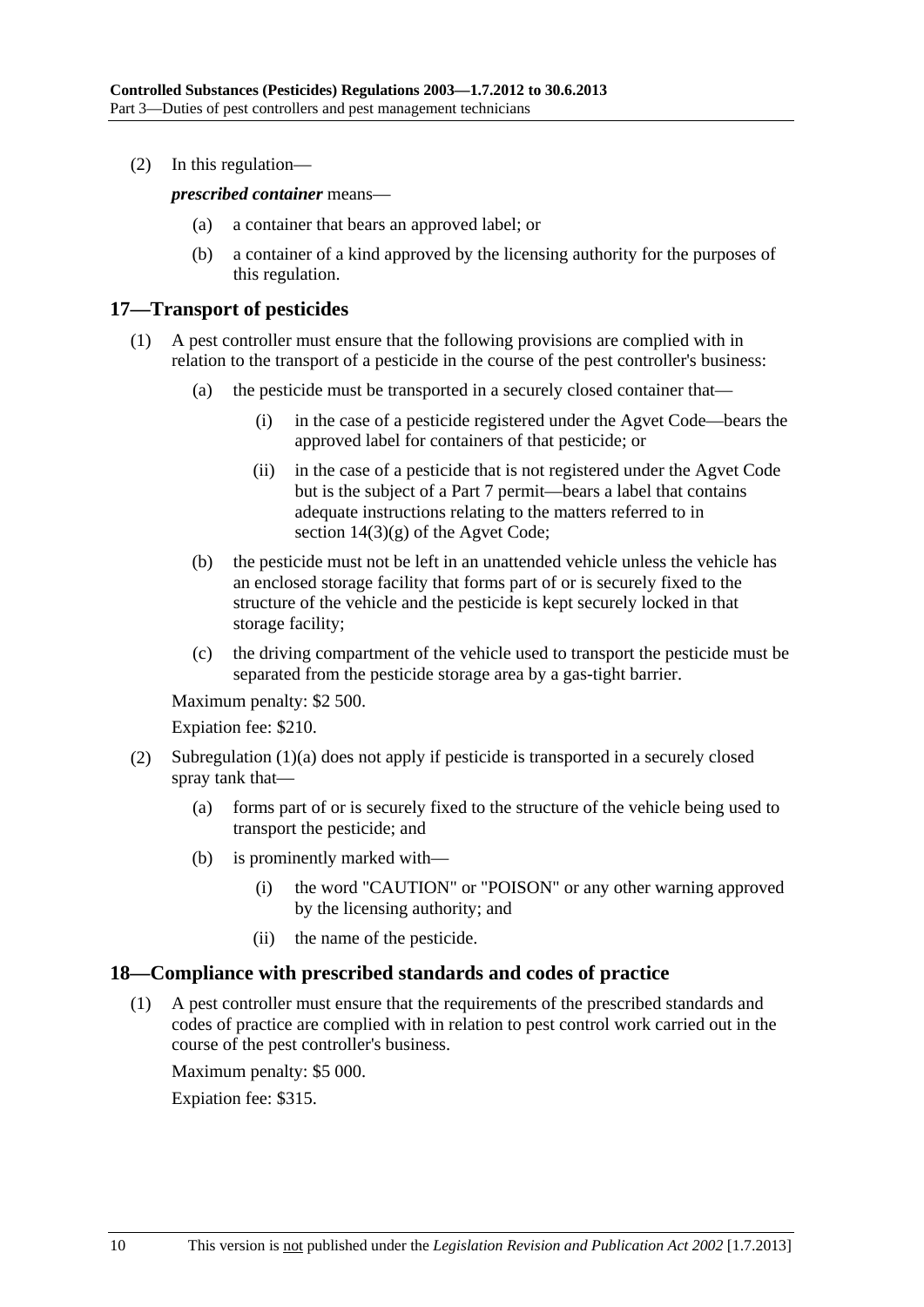<span id="page-10-0"></span> (2) A pest management technician must perform pest control work in accordance with the prescribed standards and codes of practice.

Maximum penalty: \$5 000.

Expiation fee: \$315.

- (3) For the purposes of this regulation, the prescribed standards and codes of practice are—
	- (a) AS 3660.1—2000 published by Standards Australia as amended from time to time; and
	- (b) AS 3660.2—2000 published by Standards Australia as amended from time to time; and
	- (c) *South Australian Health Commission Code of Practice for Diluting Pesticides from a Water Supply* published by the South Australian Health Commission on 19 May 1988 (*Gazette 30.6.2004 p1280*) as amended from time to time; and
	- (d) *South Australian Health Commission Termiticides (Safe Use) Code of Practice* published by the South Australian Health Commission on 19 May 1988 (*Gazette 19.5.1988 p1285*) as amended from time to time.

## **19—Compliance with Agvet Code**

- (1) A pest controller must, in relation to a pesticide registered under the Agvet Code, ensure that—
	- (a) the directions stated on the approved label for the container for the pesticide are complied with in relation to the handling or use of the pesticide in the course of the pest controller's business; and
	- (b) the pesticide is not used in the course of the pest controller's business for a purpose not stated on the approved label,

unless the pesticide is the subject of a Part 7 permit.

Maximum penalty: \$5 000.

Expiation fee: \$315.

- (2) A pest controller must, in relation to a pesticide that is the subject of a Part 7 permit, ensure that—
	- (a) the conditions of the permit are complied with in relation to the handling or use of the pesticide in the course of the pest controller's business; and
	- (b) the pesticide is not used in the course of the pest controller's business for a purpose not authorised by the permit.

Maximum penalty: \$5 000.

Expiation fee: \$315.

- (3) A pest management technician—
	- (a) must perform pest control work using a pesticide that is registered under the Agvet Code in accordance with the directions stated on the approved label for the container for the pesticide; and
	- (b) must not use the pesticide for a purpose not stated on the approved label,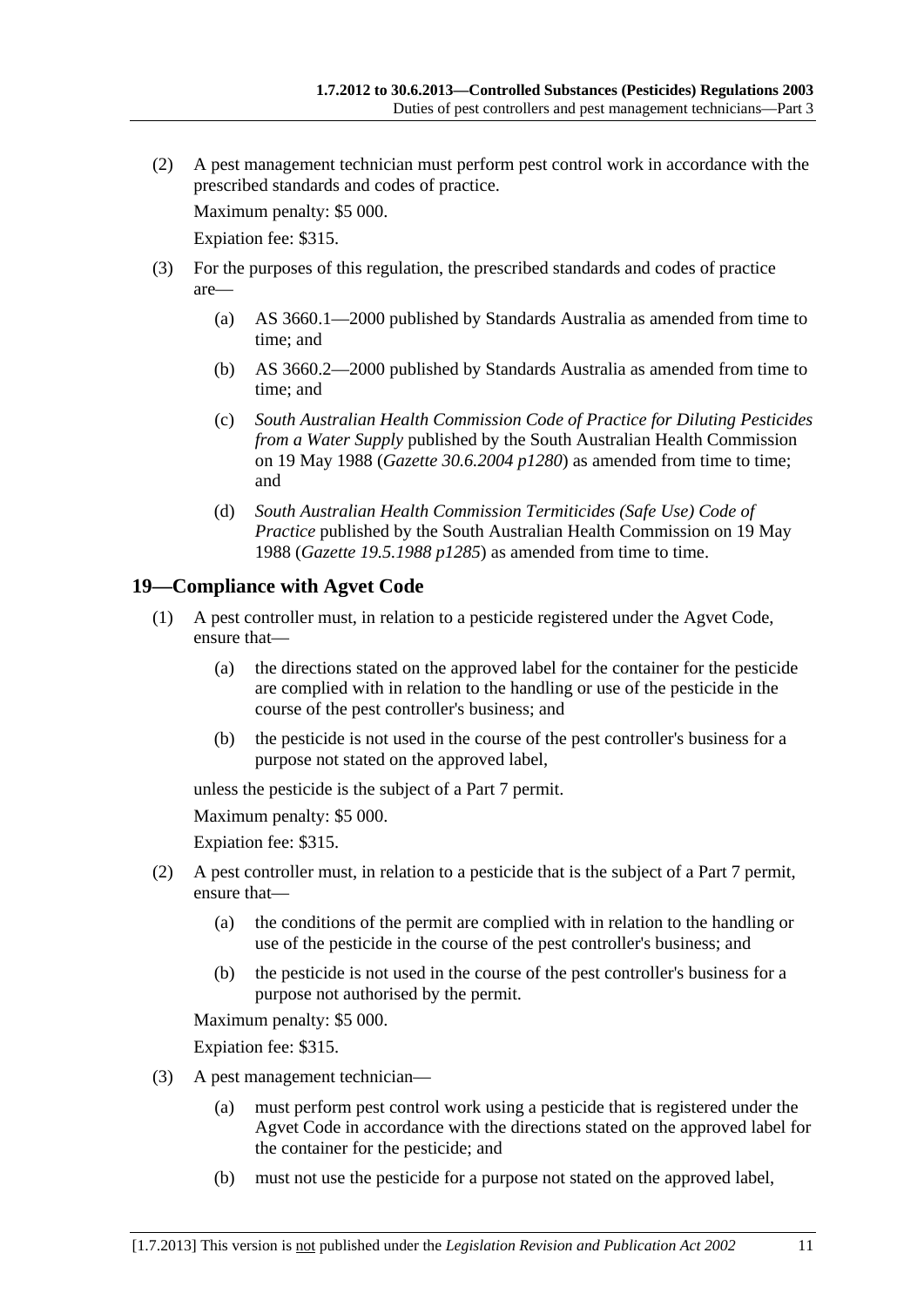<span id="page-11-0"></span>unless the pesticide is the subject of a Part 7 permit.

Maximum penalty: \$5 000.

Expiation fee: \$315.

- (4) A pest management technician—
	- (a) must perform pest control work using a pesticide that is the subject of a Part 7 permit in accordance with the conditions of the permit; and
	- (b) must not use the pesticide for a purpose not authorised by the permit.

Maximum penalty: \$5 000.

Expiation fee: \$315.

#### **20—Reporting of certain spillages of pesticide**

If a person who holds a licence under these regulations observes a spillage of pesticide that, because of its magnitude or location, or because of the toxicity of the pesticide involved—

- (a) requires assistance to be managed; or
- (b) is such that it may have an immediate impact on the environment or the health or safety of members of the public,

the person must immediately report the spillage to the licensing authority or a police officer.

Maximum penalty: \$5 000.

Expiation fee: \$315.

#### **21—Records to be kept by pest controllers**

- (1) A pest controller must, in relation to each pest management technician employed in the pest controller's business, keep a record of—
	- (a) the technician's name and address; and
	- (b) the technician's date of birth; and
	- (c) the date on which the technician commenced employment with the pest controller; and
	- (d) the date on which the technician ceased employment with the pest controller; and
	- (e) the pesticides handled or used by the technician in the course of that employment.

Maximum penalty: \$2 500.

Expiation fee: \$210.

 (2) A pest controller must, within 28 days after a pest management technician ceases to be employed in the pest controller's business, forward a copy of the records kept under [subregulation \(1\)](#page-11-0) to the licensing authority.

Maximum penalty: \$2 500.

Expiation fee: \$210.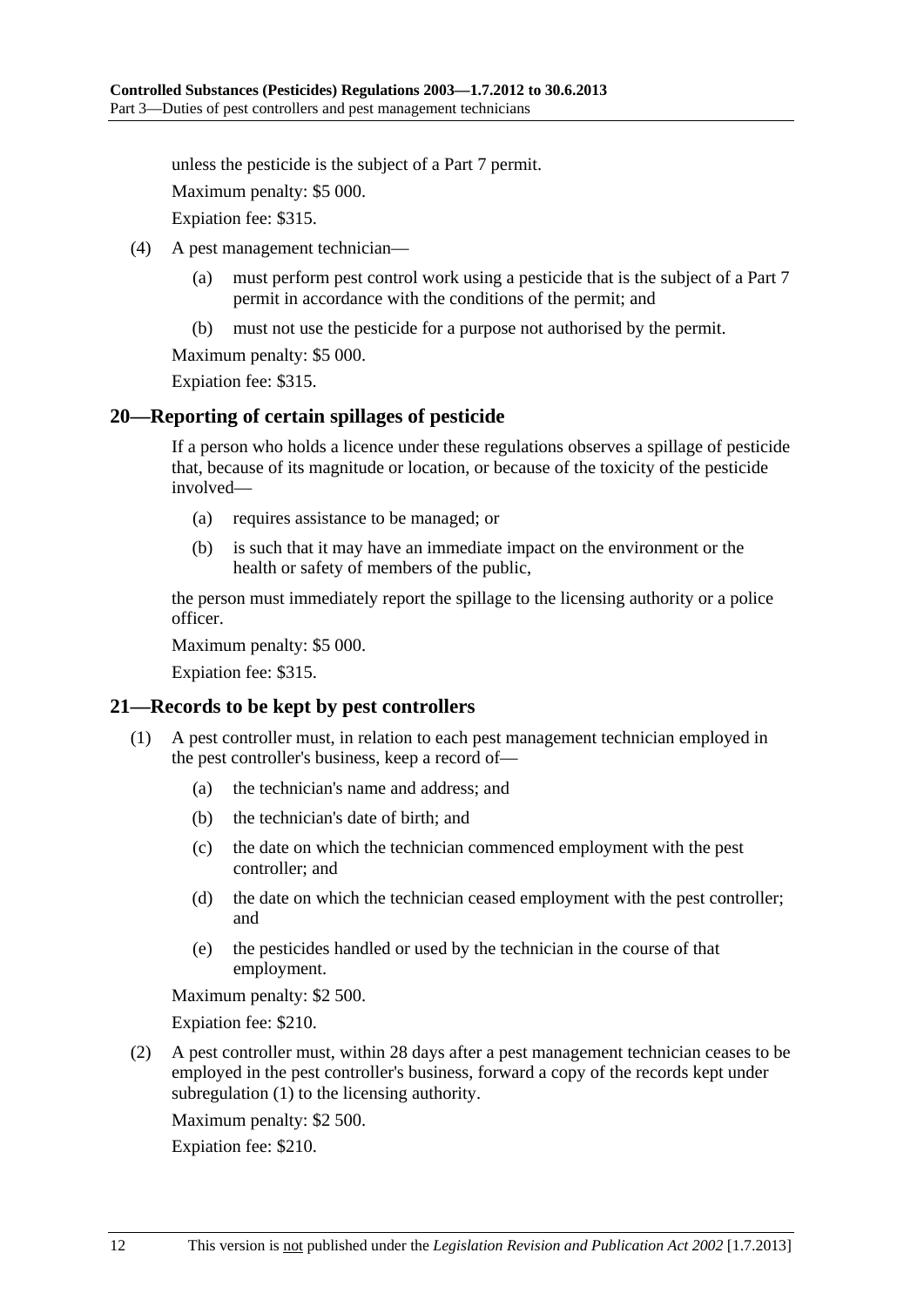<span id="page-12-0"></span> (3) A pest controller must retain a record kept under [subregulation \(1\)](#page-11-0) for 7 years after the date of the last entry made in it.

Maximum penalty: \$2 500.

Expiation fee: \$210.

- (4) A pest controller must, in relation to each application of pesticide in the course of the pest controller's business, keep a record of—
	- (a) the date, time and location of the application; and
	- (b) the name and quantity of the pesticide applied; and
	- (c) the name of the pest management technician who applied the pesticide; and
	- (d) the proximity of other people to the area where the pesticide was applied; and
	- (e) in the case of a pesticide applied outdoors—the prevailing weather conditions in the area where the pesticide was applied; and
	- (f) in the case of a termiticide applied to a site before or during the construction of a building—
		- (i) the total surface area of the land or building treated with the termiticide; and
		- (ii) the name and principal place of business of the supplier of the termiticide.

Maximum penalty: \$2 500.

Expiation fee: \$210.

 (5) A pest controller must retain a record kept under [subregulation \(4\)](#page-12-0) for 7 years after the date it was made.

Maximum penalty: \$2 500.

Expiation fee: \$210.

 (6) A pest controller must, on request by the licensing authority in writing, provide the licensing authority with specified information contained in a record kept under this regulation within the time specified in the request.

Maximum penalty: \$2 500.

Expiation fee: \$210.

### **22—Duty of holder of pest controller's licence to notify change of business name or address**

The holder of a pest controller's licence must, within 14 days of any change in—

- (a) any business name under which the holder carries on the pest control business; or
- (b) the holder's business or registered address,

give the licensing authority written notice of the change.

Maximum penalty: \$250.

Expiation fee: \$80.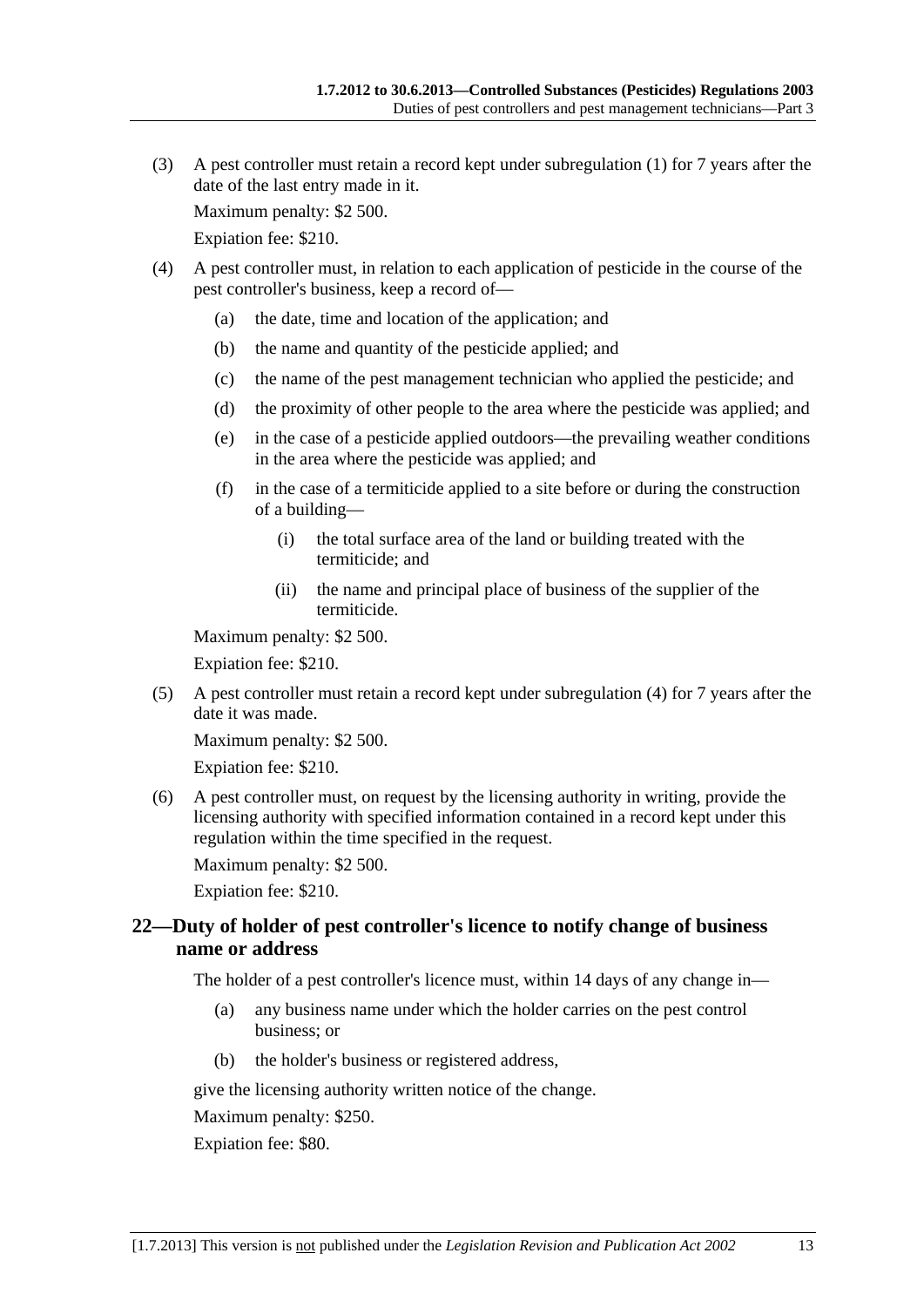## <span id="page-13-0"></span>**23—Duty of holder of limited pest management technician's licence to notify change or cessation of employment**

The holder of a limited pest management technician's licence must, within 14 days of—

- (a) changing employment from one pest controller to another; or
- (b) ceasing to be employed as a pest management technician,

give the licensing authority written notice of the change or cessation of employment. Maximum penalty: \$250.

Expiation fee: \$80.

## **Part 4—Miscellaneous**

### **24—Applications**

- (1) An application under these regulations must—
	- (a) be made in a manner and form approved by the licensing authority; and
	- (b) be accompanied by the appropriate fee set out in [Schedule 1.](#page-13-0)
- (2) A person who makes an application under these regulations must, if the licensing authority so requires—
	- (a) provide the licensing authority with specified information to enable the licensing authority to determine the application; and
	- (b) verify, by statutory declaration, information furnished for the purposes of the application.

### **25—False or misleading statement**

A person must not make a statement that is false or misleading in a material particular (whether by reason of the inclusion or omission of any particular) in any information provided under these regulations.

Maximum penalty: \$5 000.

# **Schedule 1—Fees**

1 On application for the issue or renewal of a pest controller's licence—

|   | (a)                                                                                        | for 1 year                                                                     | \$285.00 |
|---|--------------------------------------------------------------------------------------------|--------------------------------------------------------------------------------|----------|
|   | (b)                                                                                        | for 3 years                                                                    | \$855.00 |
| 2 | On application for the issue or renewal of a full pest management technician's<br>licence— |                                                                                |          |
|   | (a)                                                                                        | for 1 year                                                                     | \$70.00  |
|   | (b)                                                                                        | for 3 years                                                                    | \$210.00 |
| 3 |                                                                                            | On application for the issue of a limited pest management technician's licence | \$70.00  |

4 On application for an extension of the term of a limited pest management technician's licence \$27.25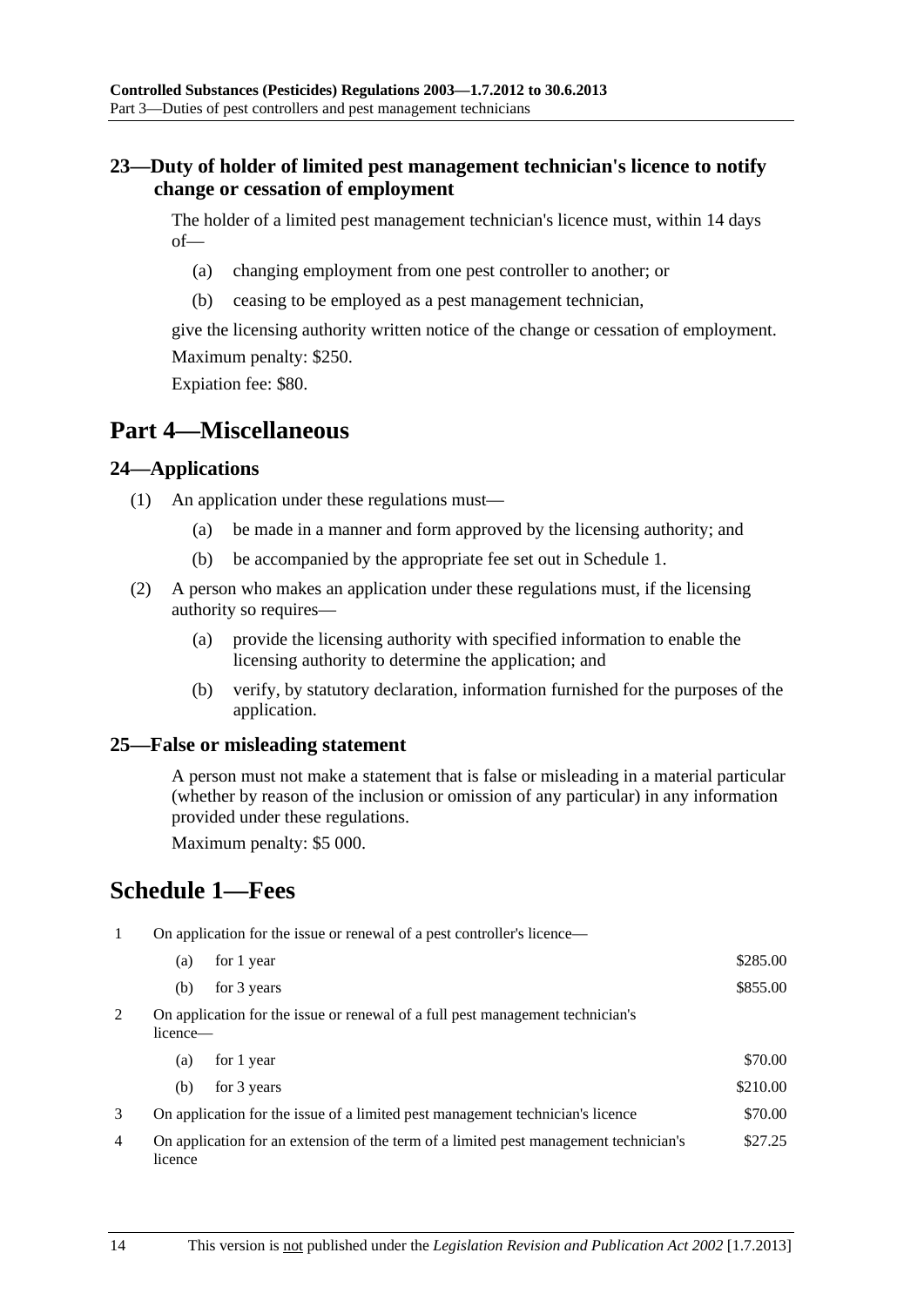# <span id="page-14-0"></span>**Schedule 2—Revocation and transitional provisions Part 1—Revocation of** *Controlled Substances (Pesticide) Regulations 1988*

## **1—Revocation of regulations**

The *[Controlled Substances \(Pesticide\) Regulations 1988](http://www.legislation.sa.gov.au/index.aspx?action=legref&type=subordleg&legtitle=Controlled%20Substances%20(Pesticide)%20Regulations%201988)* are revoked.

## **Part 2—Transitional provisions**

## **2—Interpretation**

In this clause—

*revoked regulations* means the regulations revoked by [clause 1](#page-14-0).

#### **3—Continuation of licences**

- (1) A pest controller's licence under the revoked regulations in force immediately before the commencement of these regulations continues in force under these regulations, subject to its terms and conditions, as a pest controller's licence under these regulations for the balance of the term for which it was granted or last renewed.
- (2) A pest operator's licence grade 1 under the revoked regulations in force immediately before the commencement of these regulations continues in force under these regulations, subject to its terms and conditions, as a limited pest management technician's licence under these regulations for the balance of the term for which it was granted or last renewed.
- (3) A pest operator's licence grade 2 under the revoked regulations in force immediately before the commencement of these regulations continues in force under these regulations, subject to its terms and conditions, as a limited pest management technician's licence under these regulations for a term expiring on the first anniversary of the commencement of these regulations.
- (4) A pest operator's licence grade 3 under the revoked regulations in force immediately before the commencement of these regulations continues in force under these regulations, subject to its terms and conditions, as a full pest management technician's licence under these regulations for the balance of the term for which it was granted or last renewed.

### **4—Continuation of exemptions**

An exemption under the revoked regulations in force immediately before the commencement of these regulations continues in force under these regulations, subject to its terms and conditions, as an exemption under these regulations.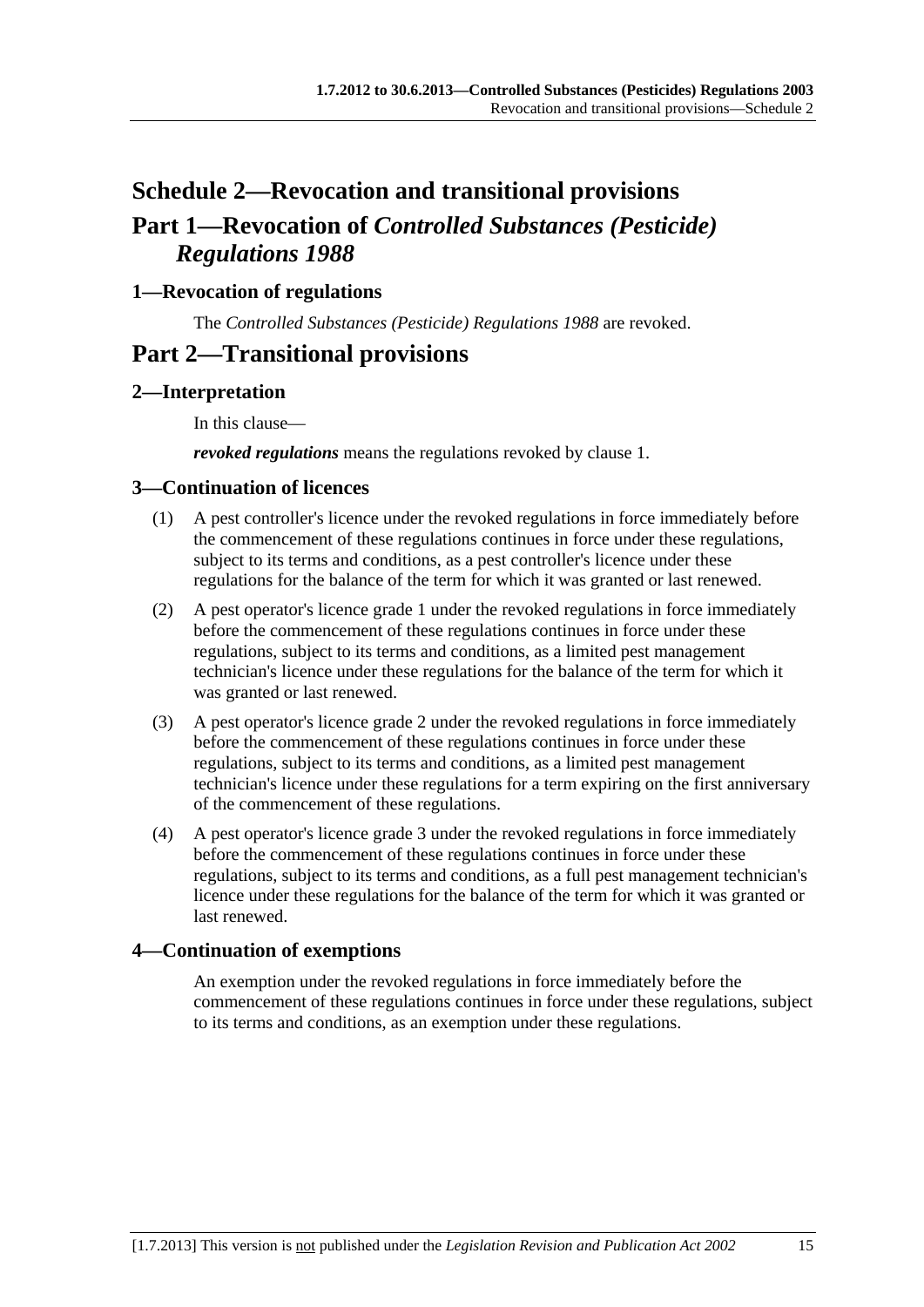# <span id="page-15-0"></span>**Legislative history**

## **Notes**

- Variations of this version that are uncommenced are not incorporated into the text.
- Please note—References in the legislation to other legislation or instruments or to titles of bodies or offices are not automatically updated as part of the program for the revision and publication of legislation and therefore may be obsolete.
- Earlier versions of these regulations (historical versions) are listed at the end of the legislative history.
- For further information relating to the Act and subordinate legislation made under the Act see the Index of South Australian Statutes or www.legislation.sa.gov.au.

## **Principal regulations and variations**

New entries appear in bold.

| Year     | N <sub>0</sub> | Reference               | Commencement                            |
|----------|----------------|-------------------------|-----------------------------------------|
| 2003     | 175            | Gazette 21.8.2003 p3310 | $1.9.2003$ : r 2                        |
| 2004     | -78            | Gazette 27.5.2004 p1523 | $1.7.2004$ : r 2                        |
| 2005     | 47             | Gazette 26.5.2005 p1387 | $1.7.2005$ : r 2                        |
| 2006 75  |                | Gazette 15.6.2006 p1693 | $1.7.2006$ : r 2                        |
| 2007     | 148            | Gazette 7.6.2007 p2539  | $1.7.2007$ : r 2                        |
| 2008     | 118            | Gazette 5.6.2008 p2097  | $1.7.2008$ : r 2                        |
| 2009     | 113            | Gazette 4.6.2009 p2550  | $1.7.2009$ : r 2                        |
| 2010     | - 39           | Gazette 3.6.2010 p2160  | $3.6.2010$ : r 2                        |
| 2010     | 72             | Gazette 10.6.2010 p2740 | $1.7.2010$ : r 2                        |
| 2011 55  |                | Gazette 9.6.2011 p2057  | $1.7.2011:$ r 2                         |
| 2012     | 62             | Gazette 31.5.2012 p2292 | $1.7.2012:$ r 2                         |
| 2012 158 |                | Gazette 14.6.2012 p2760 | 1.7.2012 immediately after 62/2012: r 2 |
| 2013     | 150            | Gazette 6.6.2013 p2414  | $1.7.2013$ : r 2                        |

## **Provisions varied**

New entries appear in bold.

Entries that relate to provisions that have been deleted appear in italics.

| Provision      | How varied                                                                | Commencement |
|----------------|---------------------------------------------------------------------------|--------------|
| Pt1            |                                                                           |              |
| r <sub>2</sub> | omitted under the Legislation Revision and<br><b>Publication Act 2002</b> | 1.7.2004     |
| r <sub>3</sub> |                                                                           |              |
| pesticide      | varied by $39/2010$ r 4                                                   | 3.6.2010     |
| Pt 2           |                                                                           |              |
| r 11           |                                                                           |              |
| r11(1)         | substituted by $39/2010$ r 5                                              | 3.6.2010     |